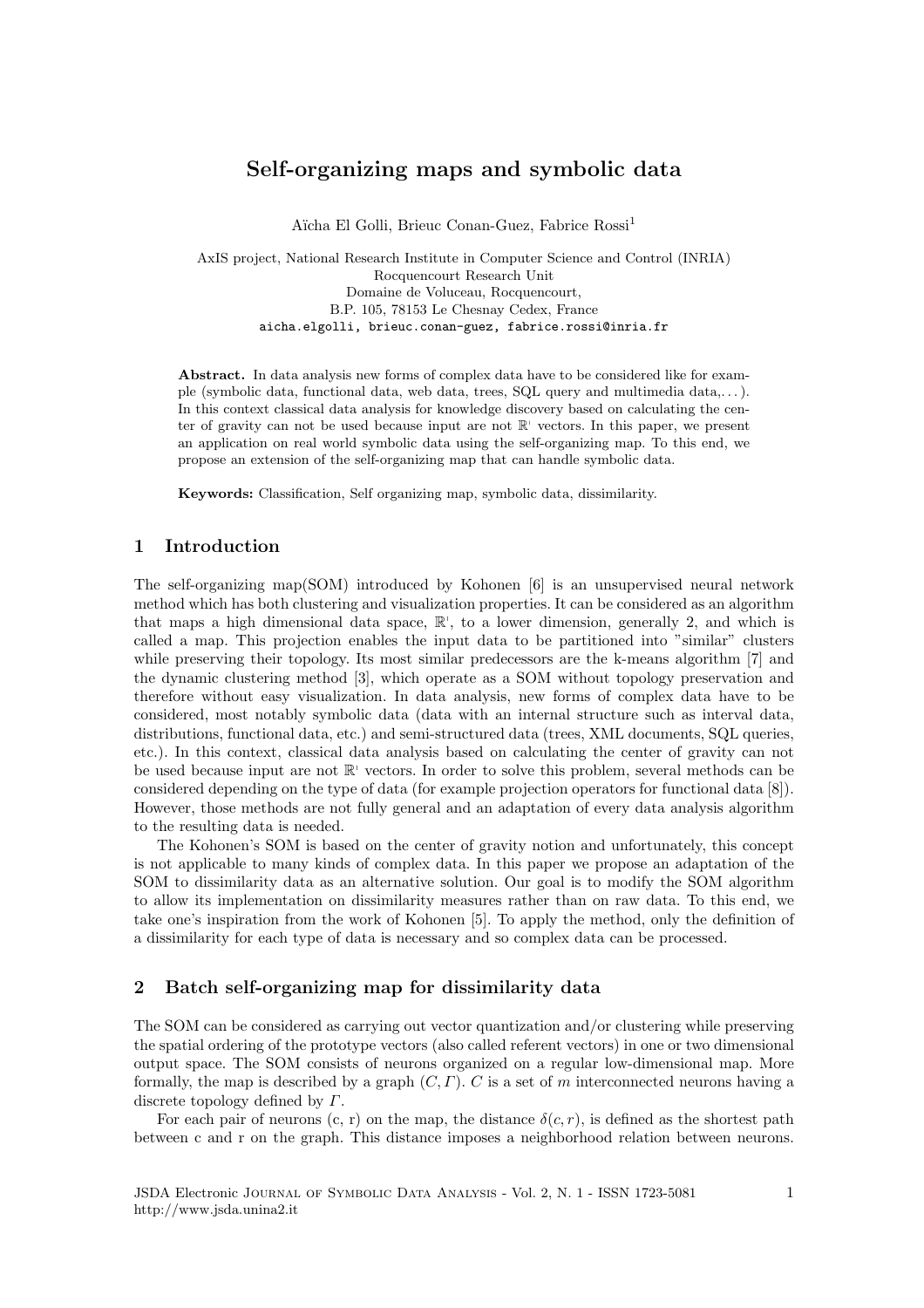The batch training algorithm is an iterative algorithm in which the whole data set (noted  $\Omega$ ) is presented to the map before any adjustments are made. We note  $z_i$  an element of  $\Omega$  and  $z_i$  the representation of this element in the space D called representation space of  $\Omega$ . In our case, the main difference with the classical batch algorithm is that the representation space is not  $\mathbb{R}^1$  but an arbitrary set on which dissimilarity (denoted d) is defined.

Each neuron c is represented by a set  $A_c = z_1, ..., z_q$  of elements of  $\Omega$  with a fixed cardinality q, where  $z_i$  belongs to  $\Omega$ .  $A_c$  is called an individual referent. We denote A the set of all individual referents, i.e. the list  $A = A_1, ..., A_m$ . In our approach each neuron has a finite number of representations. We define a new adequacy function  $d^T$  from  $\Omega \times P(\Omega)$  to  $\mathbb{R}^+$  by:

$$
d^{T}(z_i, A_c) = \sum_{r \in C} K^{T}(\delta_{rc}) \sum_{z_j \in A_r} d^{2}(\mathbf{z_i}, \mathbf{z_j})
$$
\n(1)

 $d^T$  is based on the kernel positive function K.  $K^T(\delta(c,r))$  is the neighborhood kernel around the neuron r. This function is such that  $\lim_{|\delta| \to \infty} K(\delta) = 0$  and allows us to transform the sharp graph

distance between two neurons on the map  $(\delta(c, r))$  into a smooth distance. K is used to define a family of functions  $K^T$  parameterized by T, with  $k^T(\delta) = K(\frac{\delta}{T})$ . T is used to control the size of the neighborhood [1]: when the parameter T is small, there are few neurons in the neighborhood. A simple example of  $K^T$  is defined by  $K^T(\delta) = e^{-\frac{\delta^2}{T^2}}$ .

During the learning, we minimize a cost function  $E$  by alternating an assignment step and a representation step. During the assignment step, the assignment function  $f$  assigns each individual  $z_i$  to the nearest neuron, here in terms of the function  $d^T$ :

$$
f(z_i) = arg \min_{c \in C} d^T(z_i, A_c)
$$
\n<sup>(2)</sup>

If there is equality, we assign the individual  $z<sub>i</sub>$  to the neuron with the smallest label.

During the representation step, we have to find the new individual referents  $A^*$  that represent the set of observations in the best way in terms of the following cost function  $E$ :

$$
E(f, A) = \sum_{z_i \in \Omega} d^T(z_i, A_{f(z_i)}) = \sum_{z_i \in \Omega} \sum_{r \in C} K^T(\delta(f(z_i), r)) \sum_{z_j \in A_r} d^2(\mathbf{z_i}, \mathbf{z_j})
$$
(3)

This function calculates the adequacy between the induced partition by the assignment function and the map referents A.

The criterion  $E$  is additive so this optimization step can be carried out independently for each neuron. Indeed, we minimize the  $m$  following functions:

$$
E_r = \sum_{z_i \in \Omega} K^T(\delta(f(z_i), r)) \sum_{z_j \in A_r} d^2(\mathbf{z_i}, \mathbf{z_j})
$$
(4)

In the classical batch version, this minimization of  $E$  function is immediate because the positions of the referent vectors are the averages of the data samples weighted by the kernel function.

### 3 Experiments

To evaluate our method, we consider real world interval data. Our adaptation of the SOM to dissimilarity data is directly applied to this kind of interval structured data, once we can associate dissimilarity to these data. This application concerns monthly minimal and maximal temperatures observed in 265 meteorological stations in China. A natural representation of the monthly temperature recorded by a station is the interval constituted by the mean of the daily minimal and the mean of the daily maximal temperatures observed at this station over a month. Table 1 depicts the temperature recorded by the 265 stations over a 10-year period (between 1979 and 1988). Each interval is the mean of the minimal and the mean of the maximal monthly temperatures for these 10 years.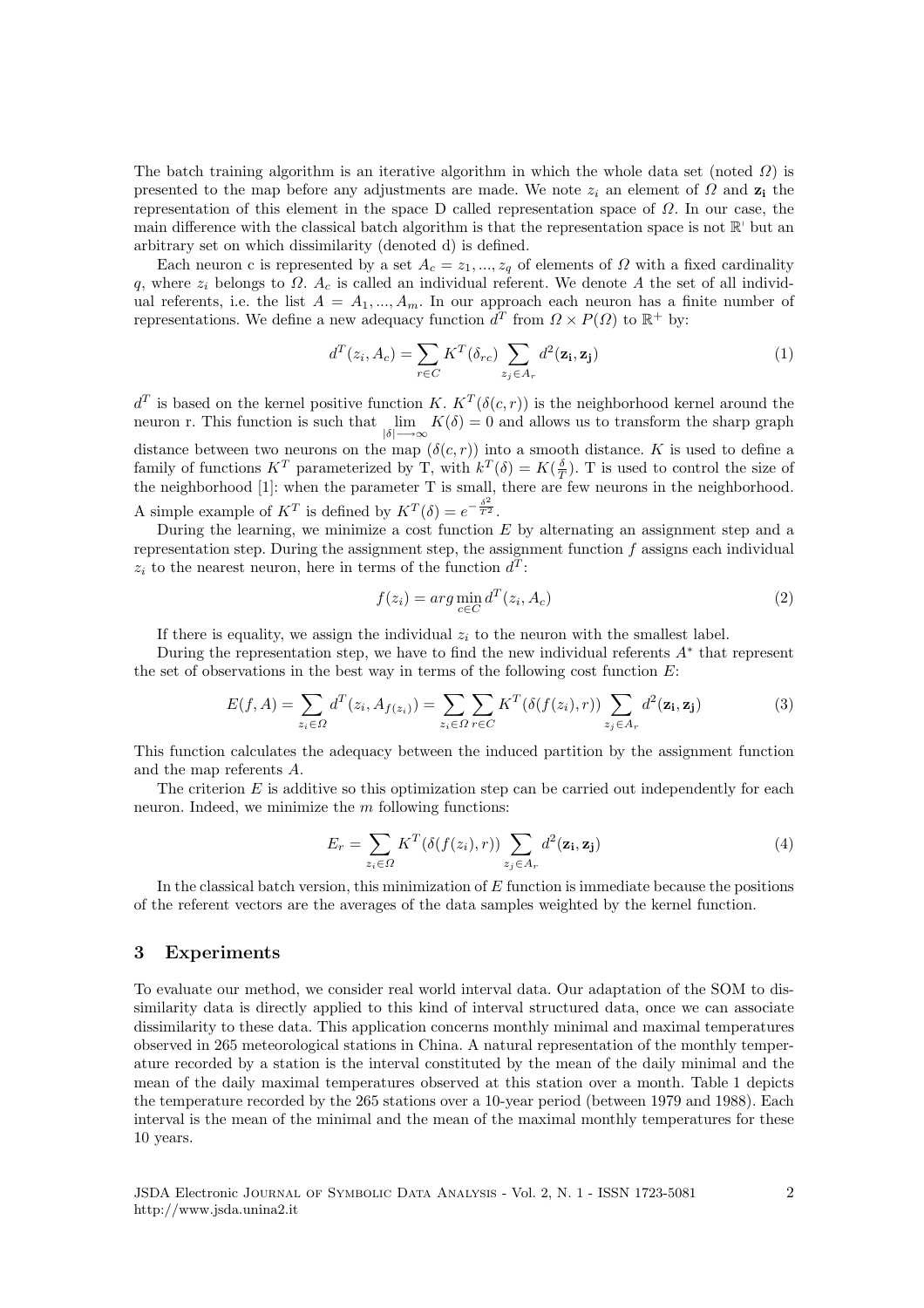| Station            | January | February                                                                                                  |  | November   December |
|--------------------|---------|-----------------------------------------------------------------------------------------------------------|--|---------------------|
| $ \text{Abag Qi} $ |         | $[-24.9; -17]$ $[-22.3; -12.8]$ $[-16.4; -6.2]$ $[-24.7; -14.8]$                                          |  |                     |
|                    |         |                                                                                                           |  |                     |
|                    |         | Hailaer $\vert [-28.6; -22.5] \vert [-25.5; -19.7] \vert  \vert [-17.4; -9.3] \vert [-25.5; -20.0] \vert$ |  |                     |
|                    |         |                                                                                                           |  |                     |

Table 1. Temperatures of the 265 Chinese stations between 1979 and 1988

We will now describe the parameters used for this application (dissimilarity, map dimensions, number of iterations, ...). The choice of these parameters is important for the algorithm. We will then describe the obtained results. We use the factorial dissimilarity analysis (for more details [9], [4]) to visualize the maps.

#### 3.1 Hausdorff distance

First, we choose to work with the Hausdorff-type L2-distance on interval data defined as follows:

$$
d(Q, Q') = \sqrt{\sum_{j=1}^{p} (max\{|a_j - a'_j|, |b_j, b'_j|\})^2}
$$
(5)

with  $Q = (I_1, ..., I_p)$  and  $Q' = (I'_1, ..., I'_p)$  a pair of items described by p intervals and  $I_j = [a_j, b_j]$ . It combines the p one-dimensional, coordinate-wise Hausdorff distances in a way which is similar to the definition of the Euclidean distance in  $\mathbb{R}^1$ . The map dimension is  $m = 30$  neurons  $(10 \times 3)$ . We use the elements of  $\Omega$  in a random order to initialize the map and to choose the initial individual referents  $A^0$ . The cardinality of the individual referent q is fixed to 1.

Figure 1 shows the initial map on factorial dissimilarity analysis plans.



Fig. 1. Initial map and the data on factorial dissimilarity analysis plan

Figure 2 shows the projection of the map that was finally obtained on the training data in factorial plans.

The details of the result, shown in Figure 3, provide a nice representation of all the stations displayed over 30 clusters. These resulting clusters on the geographical map of China provide the representation of the stations attached to their referent station. The clusters on the right of Figure 2 are cold stations and correspond to the north and west of China. The warm stations are on the left of Figure 2 and correspond to the south and south-east of China and are characterized by very large variations in temperature. There is a continuity from cold stations to warm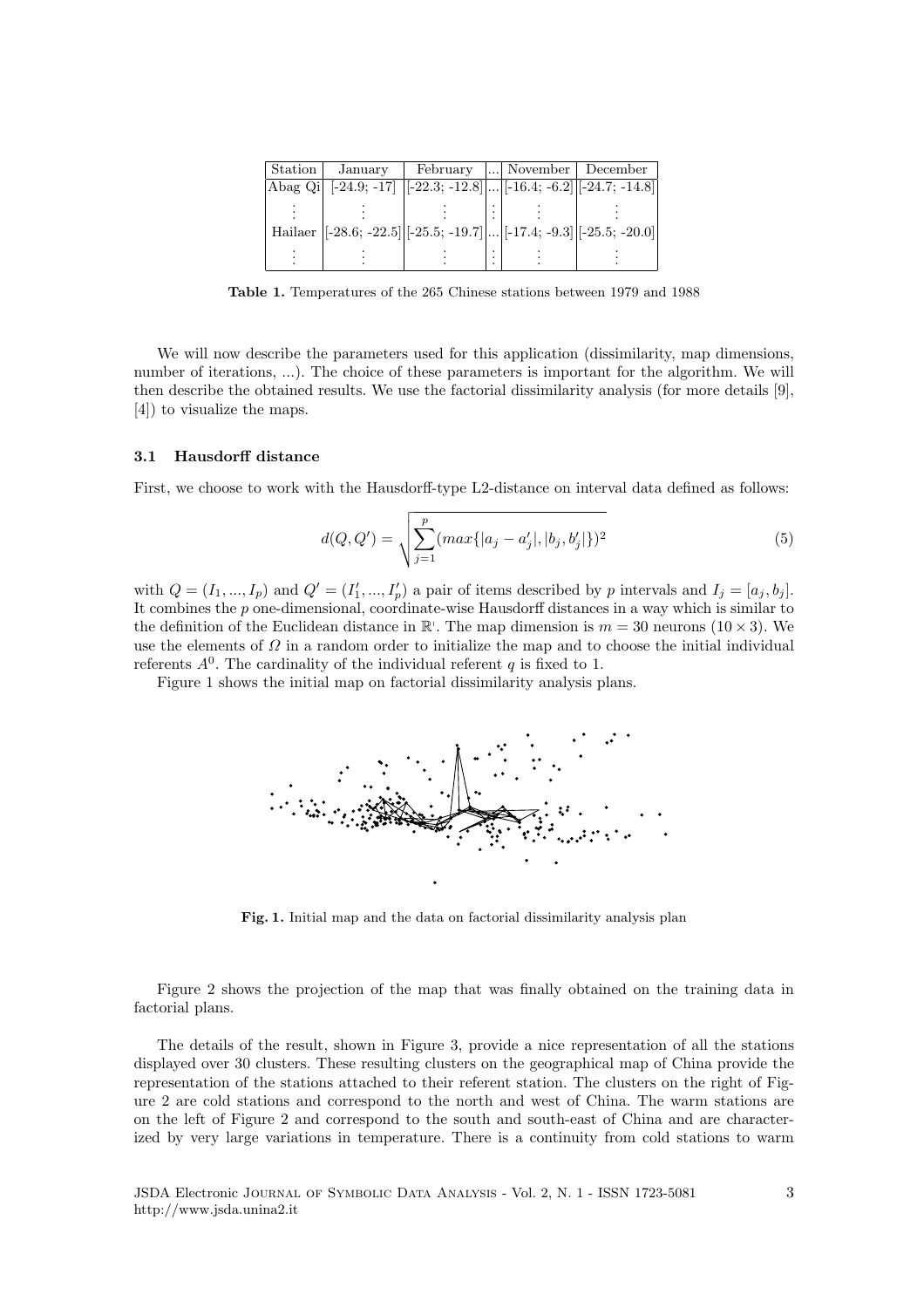

Fig. 2. Final map and the data on factorial dissimilarity analysis plans. Each color represents a cluster



Fig. 3. Distribution of the clusters on the geographical map of China using the same colors of Figure 2

and hot ones. The analysis of the distribution of the clusters on the geographical map of China made it possible to deduce that the variations in temperature depend on latitude than on longitude.

### 3.2 Euclidean distance

Secondly, we use the Euclidean distance on interval data defined as follows:

$$
d(Q, Q') = 1/4 ||(a - a') + (b - b')||^2
$$
\n(6)

with  $Q = (I_1, ..., I_p)$  and  $Q' = (I'_1, ..., I'_p)$  a pair of items described by p intervals and  $I_j = [a_j, b_j]$ . We use the same parameters than for the Hausdorff distance.

Figure 4 shows the projection of the final map on factorial dissimilarity analysis plan. Figure 5 provides the details of the result.

The classification is meaningful but different from the one with the Hausdorff distance. We will now compare the different results.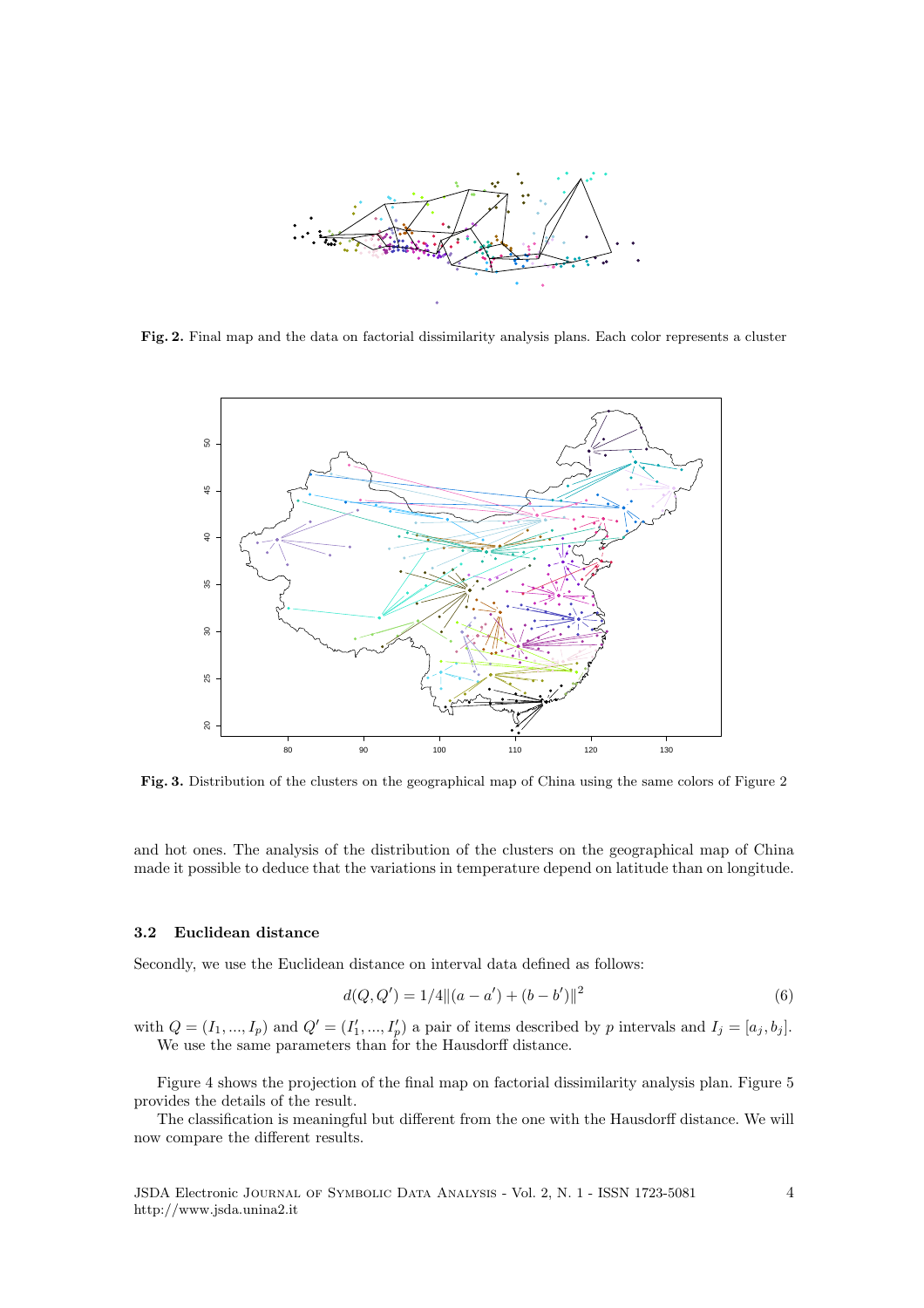

Fig. 4. Final map on factorial dissimilarity analysis plan. Each color represent a cluster



Fig. 5. Distribution of the clusters on the geographical map of China using the same colors of Figure 4

### 3.3 Discussion

We use some other metrics for this application but we can't detail the results for lack of space. We use the vertex-type distance defined as the sum of the squared Euclidean distances between the  $2^p$  vertices. We use also the mean temperatures of the stations (it's a non symbolic representation of the temperatures). In order to compare the different results obtained by these different metrics, we calculate longitude and latitude distortions of the different obtained clustering. The distortion is defined as the quadratic mean error between the referent and their assigned individuals.

The longitudinal distortion is defined as follows:

$$
(D_{long})^2 = \sum_{c \in C} \sum_{z_i \in c} \frac{1}{|c|} |Lo_{z_i} - Lo_{f(z_i)}|^2
$$
\n(7)

with |c| the cardinal of the cluster c,  $|Lo_{z_i} - Lo_{f(z_i)}|$  the longitude distance between the station  $z_i$ and his referent  $f(z_i)$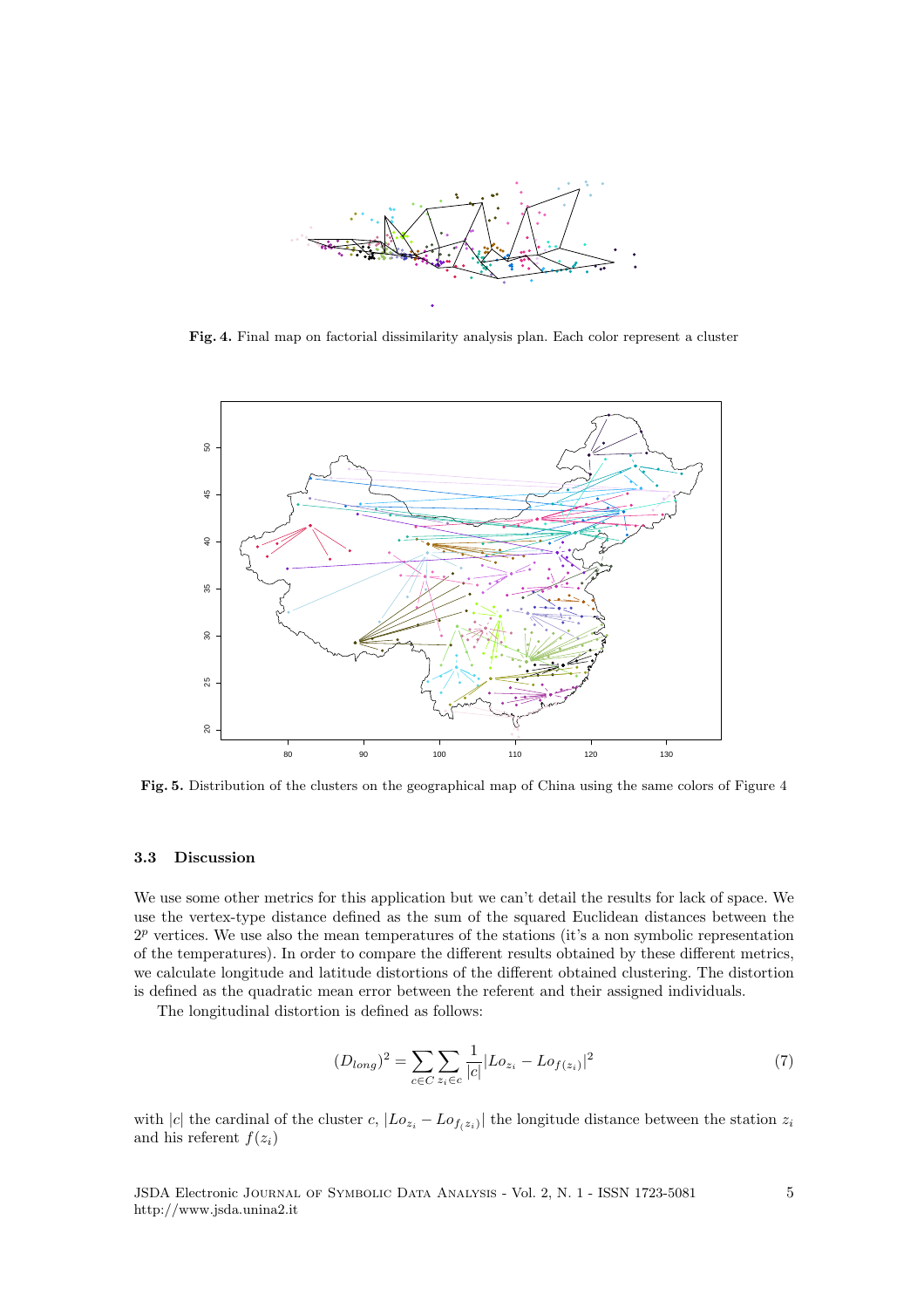The latitude distortion is defined as follows:

$$
(D_{lati})^2 = \sum_{c \in C} \sum_{z_i \in c} \frac{1}{|c|} |La_{z_i} - La_{f(z_i)}|^2
$$
\n(8)

with  $|La_{z_i} - La_{f(z_i)}|^2$  the latitude distance between the station  $z_i$  and his referent  $f(z_i)$ .

In the table 2, we represent the longitude and the latitude distortions of the different obtained clustering with the different metrics.

| Data type        | Used metric          | Longitude distortion Latitude distortion |          |
|------------------|----------------------|------------------------------------------|----------|
| <b>Intervals</b> | Euclidean distance   | 9.250688                                 | 1.993213 |
| Intervals        | Vertex-type distance | 8.625175                                 | 2.165838 |
| Means(numerics)  | Euclidean distance   | 7.656033                                 | 1.936692 |
| <i>Intervals</i> | Hausdorff distance   | 7.38314                                  | 1.911461 |

Table 2. The different longitude and latitude distortions for the different metrics

We can deduce that the clustering obtained with the Hausdorff distance induced the smallest latitude and longitude distortions.

# 4 Conclusion

In this paper, we proposed an adaptation of the self-organizing map to dissimilarity data. This adaptation is based on the batch algorithm and can handle both numerical data and complex data. The experiments showed the usefulness of the method and that it can be applied to symbolic data or other complex data once we can define dissimilarity for these data.

### References

- 1. Anouar, F. and Badran, F. and Thiria, S.: Self Organized Map, a Probabilistic Approach. Proceedings of the Workshop on Self-Organized Maps (1997). Helsinki University of Technology, Espoo, Finland, June 4-6.
- 2. De Reynis, A.: Classification et discrimination en analyse de donnes symboliques. Thse de Doctorat. Universit Paris Dauphine, 2003.
- 3. Diday, E. and Schroeder, A. and Ok, Y.: The Dynamic Clusters Method in Pattern Recognition. IFIP Congress 1974, 691-697.
- 4. El Golli, A.: Extraction de donnes symboliques et cartes topologiques: application aux donnes ayant une structure complexe. Thse de Doctorat. Universit Paris Dauphine, 2004.
- 5. Kohonen, T.: Self-Organizing maps of symbol strings, Technical Report A42, Laboratory of Computer and Information Science, Helsinki University of Technology, Finland 1996.
- 6. Kohonen, T.: self-organizing maps, Springer-Verlag, 1997.
- 7. MacQueen, J.: Some methods for classification and analysis of multivariate observations. The fifth Proc. Berkeley symposium on Math., stat. and Prob., Vol. 1, pp.281-297, 1965.
- 8. Ramsay, J. and Silverman, B.: Functional Data Analysis. Springer series in statistics. Springer-Verlag, June 1997.
- 9. Saporta, G.: Probabilités, analyse des données et statistique. Technip Edition, 1990.
- 10. Clarke, F., Ekeland, I.: Nonlinear oscillations and boundary-value problems for Hamiltonian systems. Arch. Rat. Mech. Anal. 78 (1982) 315–333
- 11. Clarke, F., Ekeland, I.: Solutions périodiques, du période donnée, des équations hamiltoniennes. Note CRAS Paris 287 (1978) 1013–1015